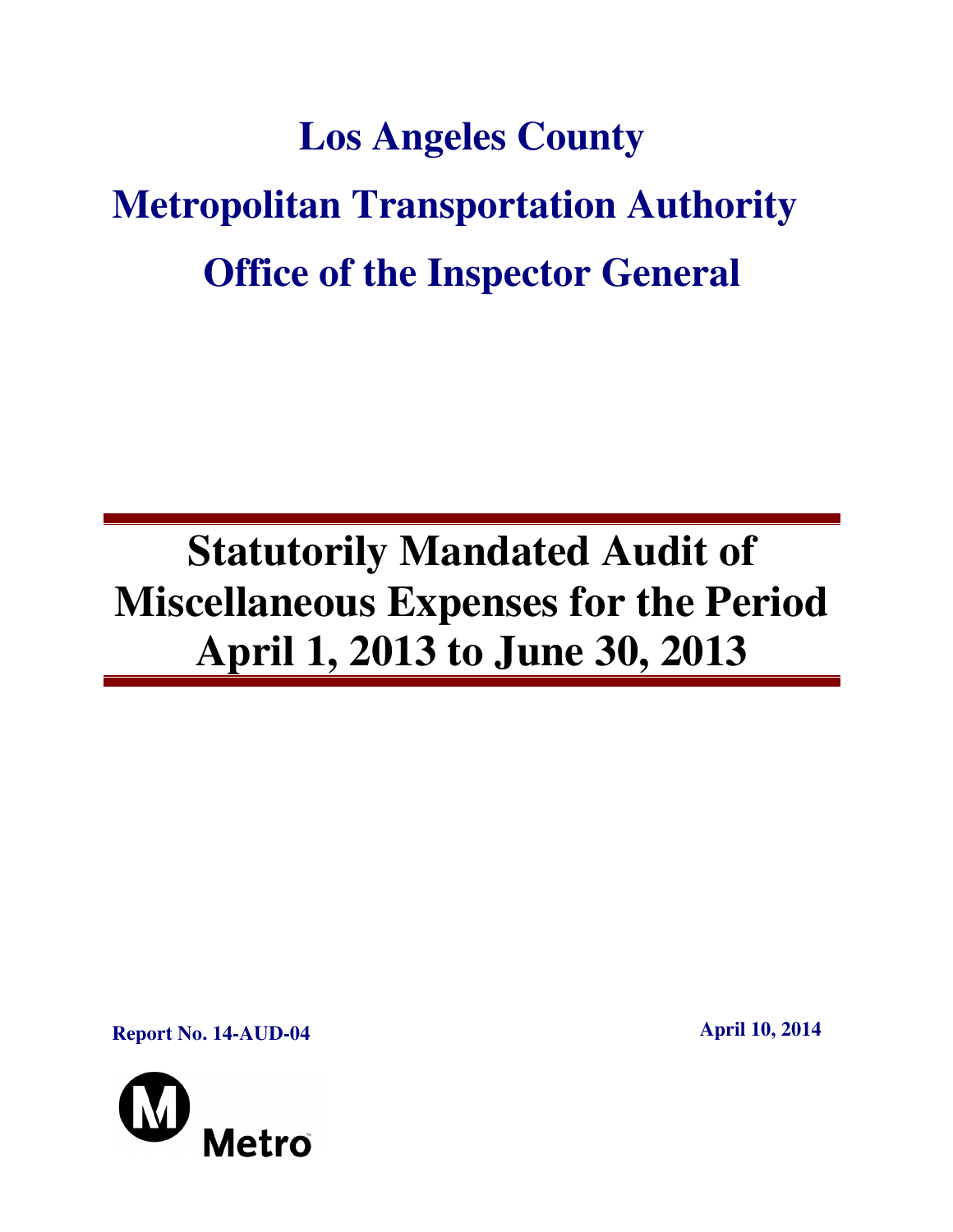## TABLE OF CONTENTS

#### **Page**

| $\mathcal{L}$ |
|---------------|
| 3             |
|               |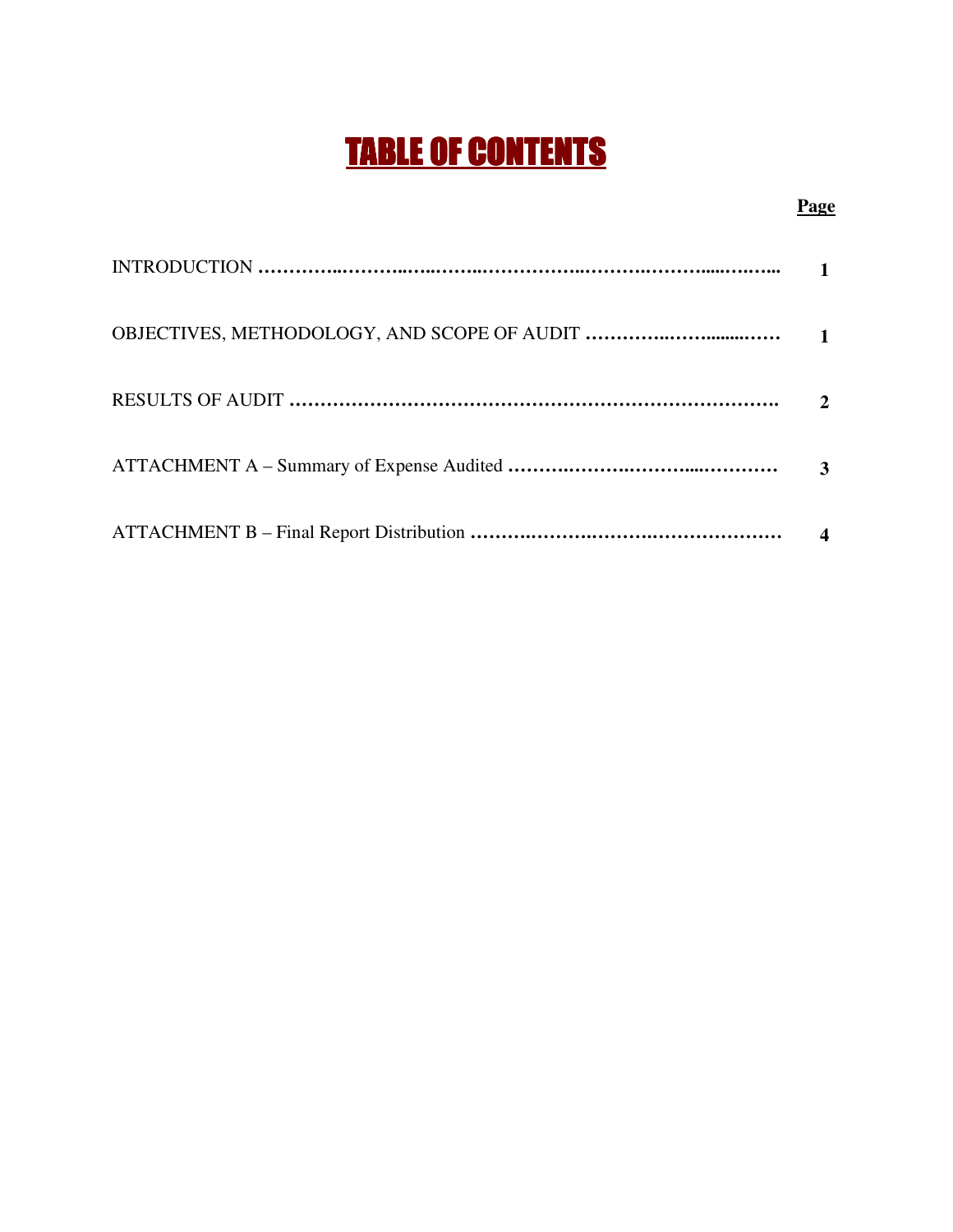

Los Angeles, CA 90017



**DATE:** April 10, 2014 **TO:** Metro Board of Directors Metro Chief Executive Officer

retomi **FROM:** Jack Shigetomi Deputy Inspector General - Audits

**SUBJECT:** Report on the Statutorily Mandated Audit of Miscellaneous Expenses for the Period April 1, 2013 to June 30, 2013 (Report No. 14-AUD-04)

## **INTRODUCTION**

The Office of Inspector General (OIG) performed an audit of miscellaneous expenses for the period of April 1, 2013 to June 30, 2013. This audit was performed pursuant to Public Utilities Code section 130051.28(b) which requires that the Inspector General reports quarterly to the Los Angeles County Metropolitan Transportation Authority (Metro) Board of Directors on certain miscellaneous expenses such as travel, meals and refreshments, private club dues, and membership fees.

## **OBJECTIVES, METHODOLOGY AND SCOPE OF AUDIT**

The objectives of the audit were to determine whether the sampled expenses incurred were:

- Reasonable and in accordance with policies.
- A Adequately supported with receipts, proper approvals, and other appropriate documentation.

Miscellaneous expenses for the period of April 1, 2013 to June 30, 2013 totaled \$1,787,946,<sup>1</sup> which comprised of 1,106 expense transactions. From this total, we selected 44 transactions<sup>2</sup> totaling \$413,382 for review. The 44 transactions were for expenses from the following nine accounts: Training, Business Meals, Cash Over/Short, Employee Relocation, Mileage/Parking, Schedule Checkers, Seminar and Conference Fees, Business Travel, and Other Miscellaneous Expenses. No item was selected for testing from the Employee Activities and Recreation account because the amount is immaterial. We tested each selected

 $\overline{a}$  $1$  This total does not include transactions that were \$200 or less, credits, adjustments, and transactions from the OIG.

 $2$  Thirty-one of the 44 transactions were randomly selected and the remaining 13 transactions were judgmentally selected using criteria such as high dollar amount.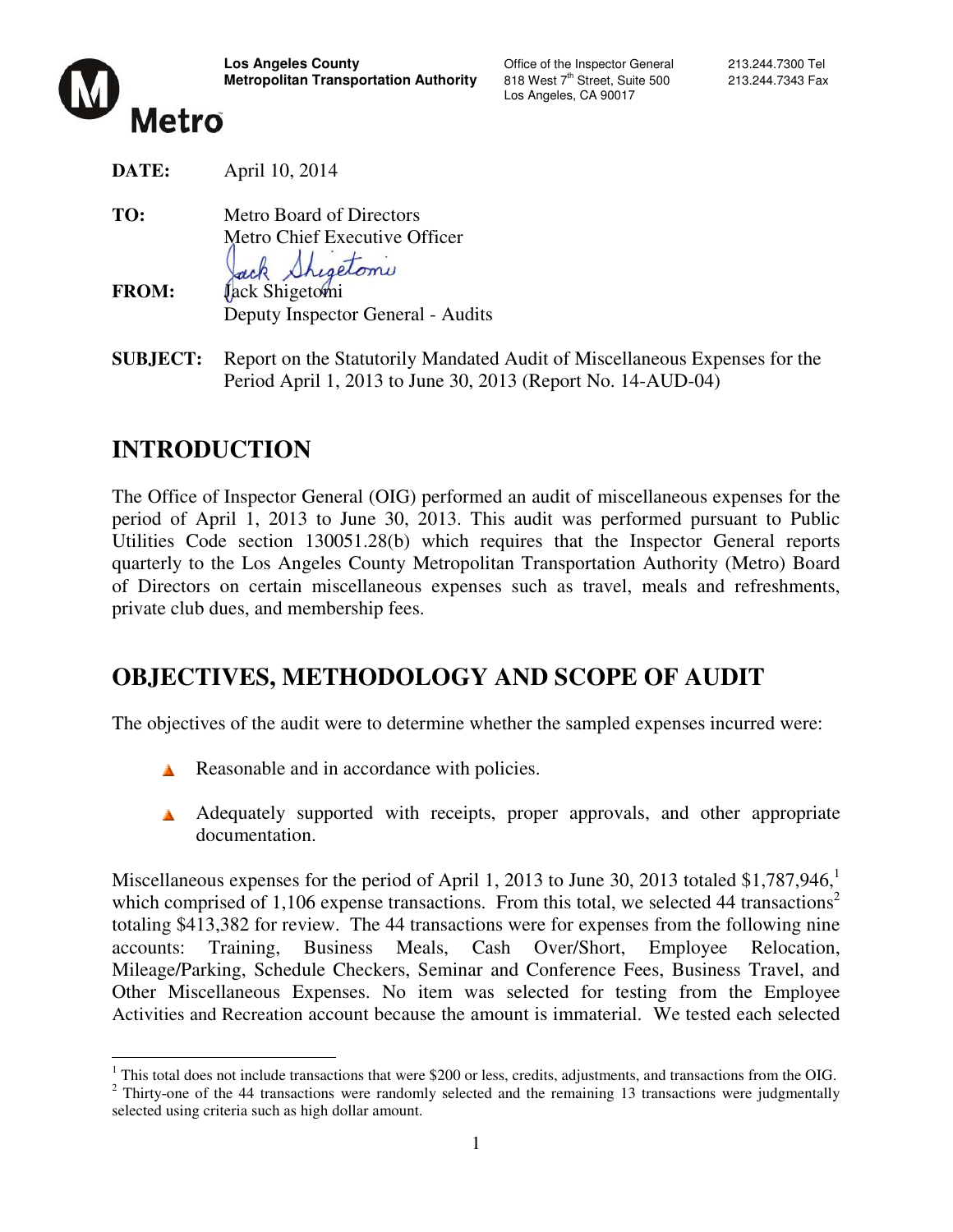#### **Statutorily Mandated Audit of Miscellaneous Expenses for the Period April 1, 2013 to June 30, 2013**

#### **Office of the Inspector General Report No. 14-AUD-04**

transaction by reviewing supporting documentation such as receipts, purchase logs, travel authorization forms and other supporting documents. We also reviewed applicable policies and procedures.

This audit was conducted in accordance with Generally Accepted Government Auditing Standards. Those standards require that we plan and perform the audit to obtain sufficient, appropriate evidence to provide a reasonable basis for our findings and conclusions based on our audit objectives. We believe that the evidence obtained provides a reasonable basis for our findings and conclusions based on our objectives.

We relied on computer-processed data provided to us, which detailed information on actual miscellaneous expenses for the period of our review. Although we did not perform a formal reliability assessment of the computer-process data, we determined that the hard copy documents we reviewed were reasonable and generally agreed with the information contained in the computer-processed data. We did not find errors that would preclude us from using the computer-processed data to meet the audit objectives or that would change the conclusions in this report.

## **RESULTS OF AUDIT**

The 44 expense transactions we reviewed for the period from April 1, 2013 to June 30, 2013, generally complied with policies, were reasonable, and were adequately supported. Our review did not disclose any reportable deficiencies.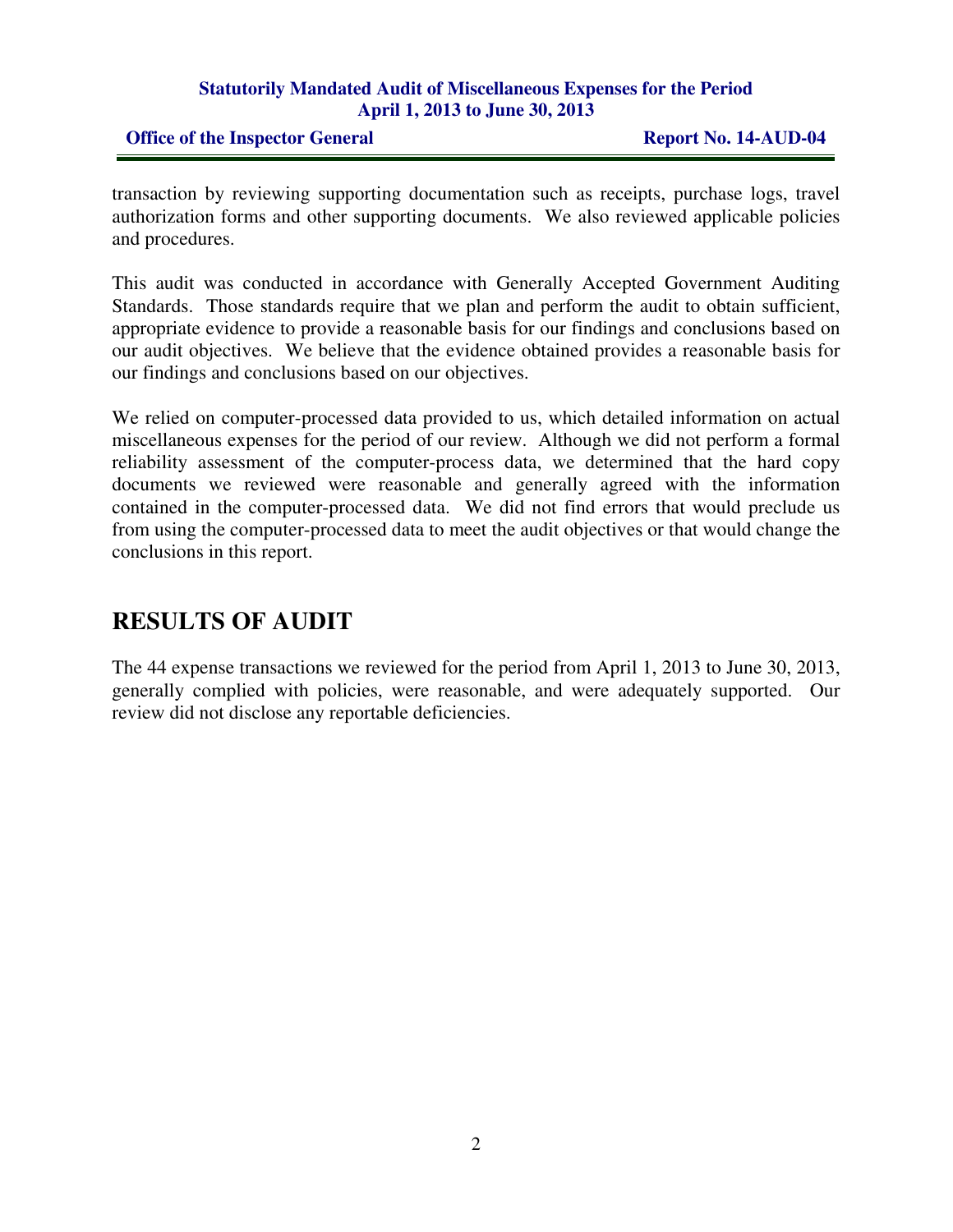### **<u>Summary of Expenses Audited</u>**

| <b>Summary of Expenses Audited</b><br>For the Period from April 1, 2013 to June 30, 2013 |                                                                                                                                                                                                                                                                                                                                                                                                                                                                                                                                                                                     |                           |                                     |  |
|------------------------------------------------------------------------------------------|-------------------------------------------------------------------------------------------------------------------------------------------------------------------------------------------------------------------------------------------------------------------------------------------------------------------------------------------------------------------------------------------------------------------------------------------------------------------------------------------------------------------------------------------------------------------------------------|---------------------------|-------------------------------------|--|
| <b>Account</b>                                                                           | <b>Account Description</b>                                                                                                                                                                                                                                                                                                                                                                                                                                                                                                                                                          | <b>Total</b><br>Amount(1) | O<br><b>Sample</b><br><b>Amount</b> |  |
| 50213                                                                                    | <b>Training Program</b>                                                                                                                                                                                                                                                                                                                                                                                                                                                                                                                                                             | \$<br>142,462             | \$16,868                            |  |
| 50903                                                                                    | <b>Business Meals</b>                                                                                                                                                                                                                                                                                                                                                                                                                                                                                                                                                               | 82,502                    | 4,546                               |  |
| 50907                                                                                    | Cash Over/Short(2)                                                                                                                                                                                                                                                                                                                                                                                                                                                                                                                                                                  | 26,402                    | 26,402                              |  |
| 50908                                                                                    | <b>Employee Relocation</b>                                                                                                                                                                                                                                                                                                                                                                                                                                                                                                                                                          | 95,638                    | 90,638                              |  |
| 50910                                                                                    | Mileage / Parking(3)                                                                                                                                                                                                                                                                                                                                                                                                                                                                                                                                                                | 1,929                     | 340                                 |  |
| 50914                                                                                    | Schedule Checkers(3)                                                                                                                                                                                                                                                                                                                                                                                                                                                                                                                                                                | 3,274                     | 791                                 |  |
| 50915                                                                                    | Seminar and Conference Fee                                                                                                                                                                                                                                                                                                                                                                                                                                                                                                                                                          | 236,320                   | 8,760                               |  |
| 50917                                                                                    | <b>Business Travel</b>                                                                                                                                                                                                                                                                                                                                                                                                                                                                                                                                                              | 482,720                   | 7,880                               |  |
| 50930                                                                                    | Employee Activities and Recreation(4)                                                                                                                                                                                                                                                                                                                                                                                                                                                                                                                                               | 4,789                     | $\theta$                            |  |
| 50999                                                                                    | <b>Other Miscellaneous Expenses</b>                                                                                                                                                                                                                                                                                                                                                                                                                                                                                                                                                 | <u>711,910</u>            | <u>257,157</u>                      |  |
|                                                                                          | <b>Totals</b>                                                                                                                                                                                                                                                                                                                                                                                                                                                                                                                                                                       | <u>\$1,787,946</u>        | <u>\$413,382</u>                    |  |
|                                                                                          |                                                                                                                                                                                                                                                                                                                                                                                                                                                                                                                                                                                     |                           |                                     |  |
|                                                                                          | These amounts do not include transactions that there \$200 or less, credits adjustments, and<br>transactions from the OIG.<br>Monthly cash over/short totals from the TVM revenue reconciliations are charged to this<br>account. The \$26,402 amount represents the shortage amount for May 2013. For April and<br>June 2013, overage (credits) amounts of \$18,562 and \$15,881 were recorded the account.<br>TVM cash over/short amounts are primarily due to timing differences.<br>Although the amounts in these accounts are immaterial, we selected items for testing due to |                           |                                     |  |

- (2) Monthly cash over/short totals from the TVM revenue reconciliations are charged to this account. The \$26,402 amount represents the shortage amount for May 2013. For April and June 2013, overage (credits) amounts of \$18,562 and \$15,881 were recorded the account. June 2013, overage (credits) amounts of \$18,562 and \$15,881 were recorded the account. TVM cash over/short amounts are primarily due to timing differences.
- (3) Although the amounts in these accounts are immaterial, we selected items for testing due to finding in these accounts in the previous audits.
- (4) No item in this account was selected because it's immaterial.